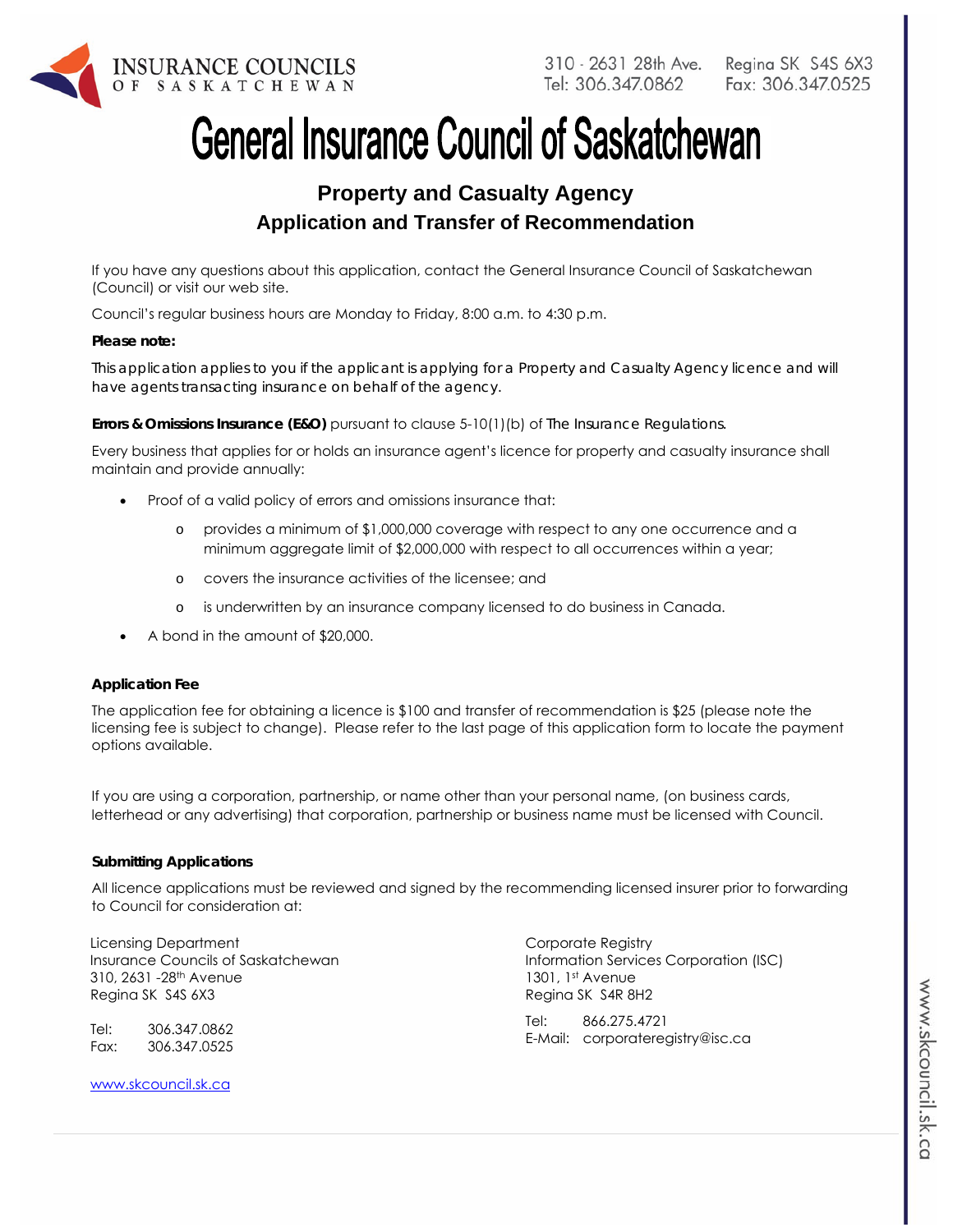

| <b>General Insurance Council</b><br>of Saskatchewan                                                                                                                                                              | For office use only<br>Licence Number | <b>Received Date</b> |  |  |
|------------------------------------------------------------------------------------------------------------------------------------------------------------------------------------------------------------------|---------------------------------------|----------------------|--|--|
| <b>Property and Casualty Agency</b>                                                                                                                                                                              | Date Issued                           |                      |  |  |
| □ Application - \$100                                                                                                                                                                                            | Date Processed                        |                      |  |  |
| Transfer of Recommendation - \$25<br>$\Box$                                                                                                                                                                      |                                       |                      |  |  |
| Part A: Identification Information                                                                                                                                                                               |                                       |                      |  |  |
| Provide legal agency name in which the agency will carry on business and in which the licence is to be issued.                                                                                                   |                                       |                      |  |  |
| List all business trade names that will be used.                                                                                                                                                                 |                                       |                      |  |  |
|                                                                                                                                                                                                                  |                                       |                      |  |  |
|                                                                                                                                                                                                                  |                                       |                      |  |  |
| Is the agency: (Please check the boxes that apply to the applicant)                                                                                                                                              |                                       |                      |  |  |
| a corporation<br>□                                                                                                                                                                                               |                                       |                      |  |  |
| a partnership<br>□                                                                                                                                                                                               |                                       |                      |  |  |
| □<br>registered under The Business Names Registration Act                                                                                                                                                        |                                       |                      |  |  |
| A copy of the Saskatchewan Certificate of Registration must accompany this application if the applicant for<br>licence is a corporation, partnership or is registered under The Business Names Registration Act. |                                       |                      |  |  |
| Give full particulars below of the individual owners, principal shareholders, officers or directors.                                                                                                             |                                       |                      |  |  |
| FULL NAME/POSITION HELD WITH FIRM                                                                                                                                                                                | <b>RESIDENT CITY</b>                  | <b>DATE OF BIRTH</b> |  |  |
|                                                                                                                                                                                                                  |                                       |                      |  |  |
|                                                                                                                                                                                                                  |                                       |                      |  |  |
|                                                                                                                                                                                                                  |                                       |                      |  |  |
|                                                                                                                                                                                                                  |                                       |                      |  |  |
|                                                                                                                                                                                                                  |                                       |                      |  |  |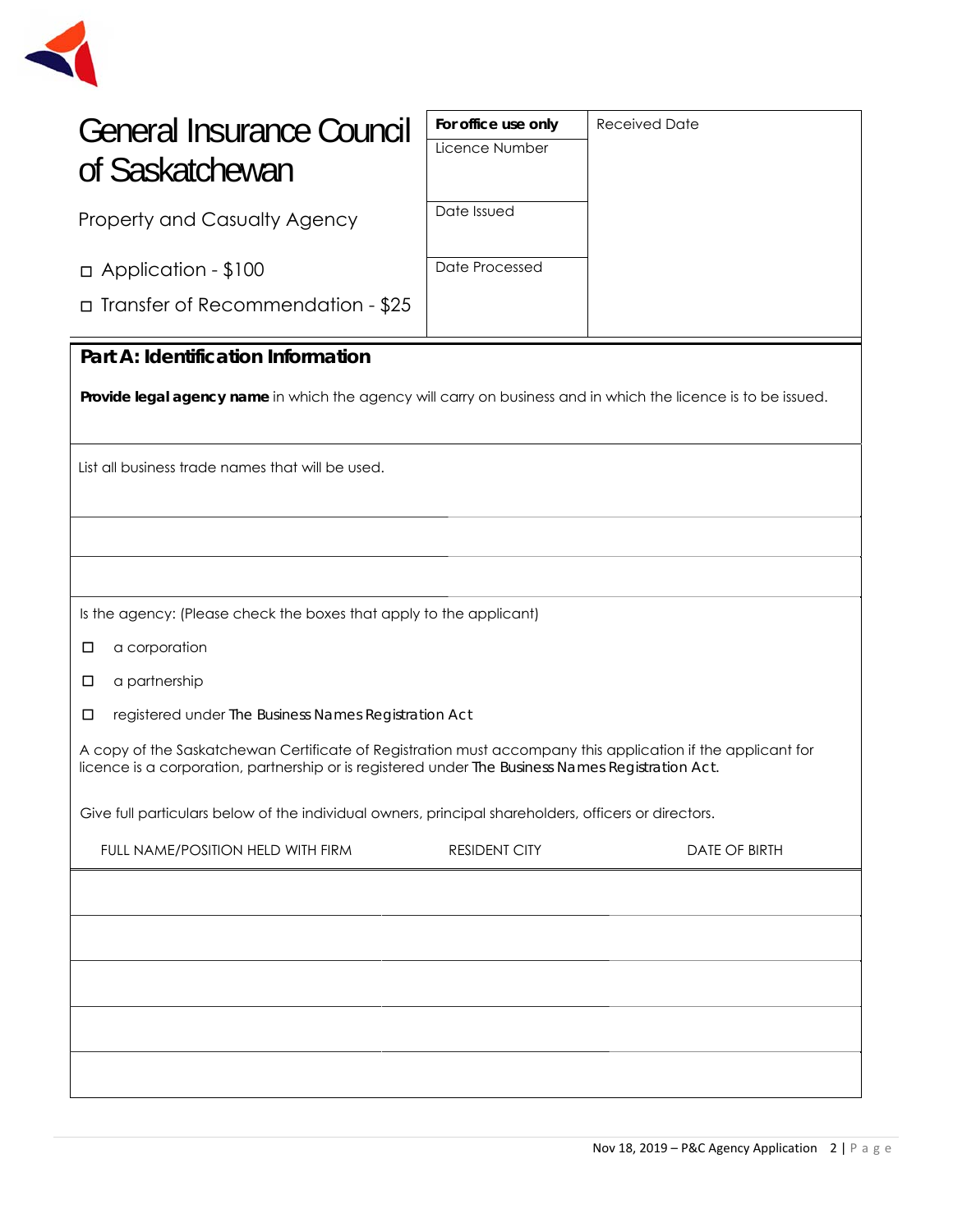

| <b>Head Office Location Address</b>                                                                             |                     |                 |
|-----------------------------------------------------------------------------------------------------------------|---------------------|-----------------|
|                                                                                                                 |                     |                 |
| Number, Street, Suite # and/or Box #                                                                            |                     |                 |
|                                                                                                                 |                     |                 |
|                                                                                                                 |                     |                 |
| City/Town                                                                                                       | Province/State      | Postal/Zip Code |
| ext                                                                                                             |                     |                 |
| <b>Business Telephone</b>                                                                                       | <b>Business Fax</b> |                 |
|                                                                                                                 |                     |                 |
|                                                                                                                 |                     |                 |
| <b>Business E-mail</b>                                                                                          |                     |                 |
|                                                                                                                 |                     |                 |
| Address mail will be sent to (complete only if different than location address)                                 |                     |                 |
|                                                                                                                 |                     |                 |
| Number, Street, Suite # and/or Box #                                                                            |                     |                 |
|                                                                                                                 |                     |                 |
|                                                                                                                 |                     |                 |
| City/Town                                                                                                       | Province/State      | Postal/Zip Code |
|                                                                                                                 |                     |                 |
| Give full particulars below of the individual who will, pursuant to section 5-20 of The Insurance Act (Act) and |                     |                 |
| section 5-6 of The Insurance Regulations (regulations), be the Designated Representative.                       |                     |                 |
|                                                                                                                 |                     |                 |
|                                                                                                                 |                     |                 |
| Name of Designated Representative                                                                               |                     |                 |
|                                                                                                                 |                     |                 |
| <b>Business Address</b>                                                                                         | Province/State      | Postal/Zip Code |
|                                                                                                                 |                     |                 |
|                                                                                                                 |                     |                 |
| <b>Business E-mail</b>                                                                                          |                     | Telephone       |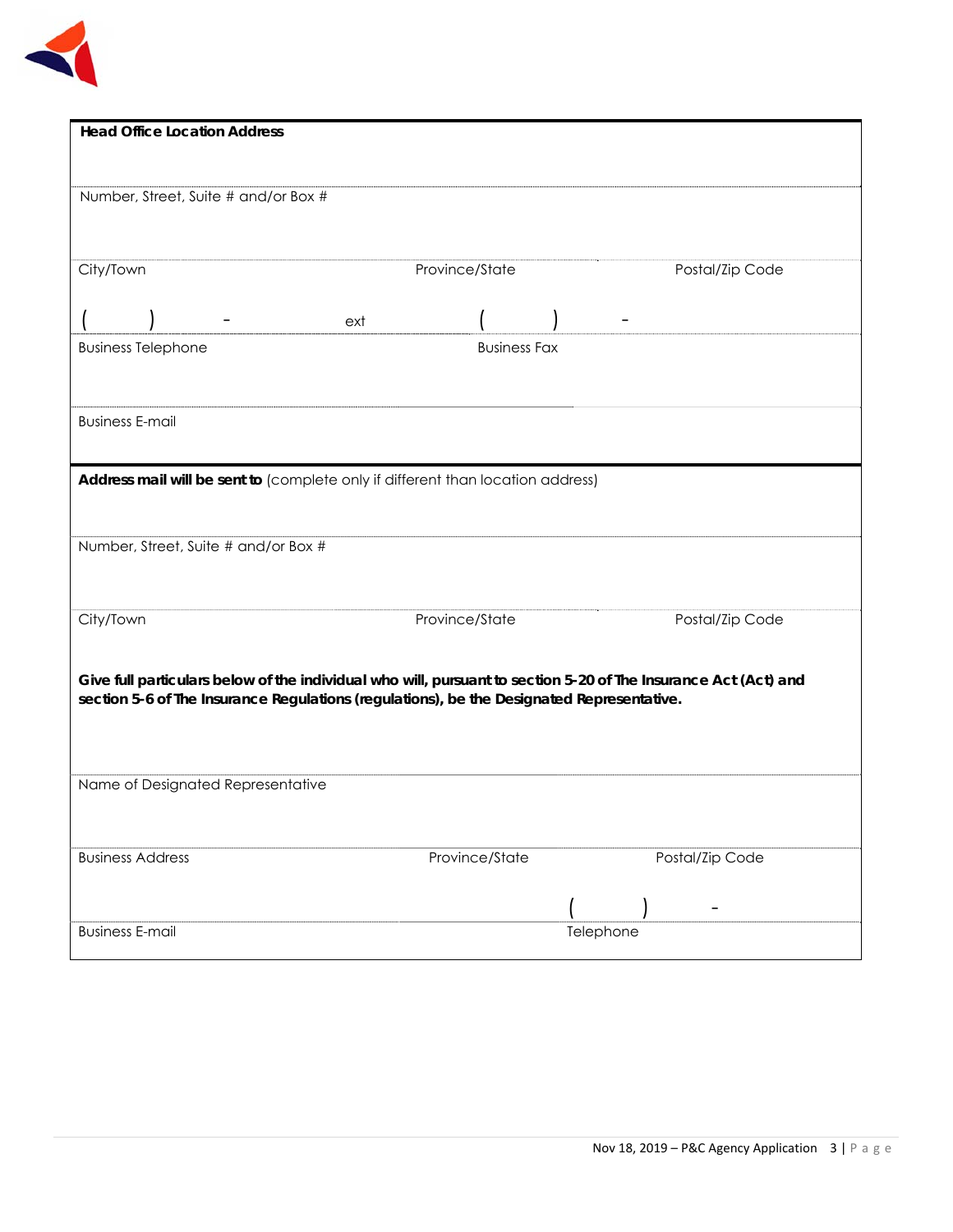

## **Part B: Background**

The following are questions relevant to the Act regarding trustworthiness and suitability to be licensed.

Please read these questions carefully to ensure all responses are accurate. Inaccurate answers may be considered a material misstatement.

**For any questions where disclosure is required, please provide complete details on a separate sheet of paper and atttach to the application form.**

| 1. | Has the agency or any principal shareholder,<br>officer or director, or designated representative of<br>the agency ever held an insurance or adjusting<br>licence in Saskatchewan, or anywhere in Canada<br>or in the world?<br>Disclosure attached<br>$\Box$ Nothing to Disclose<br>If yes, please provide information about licence year,<br>licence class and jurisdiction. | 5.<br>Has the agency or any principal shareholder,<br>officer or director, or designated representative of<br>the agency ever been the subject of receivership<br>and/or bankruptcy proceedings including<br>consumer proposals?<br><b>Disclosure attached</b><br>$\Box$ Nothing to Disclose<br>If yes, please provide an explanation of the<br>circumstances and a complete copy of the documents                                                                                                                                               |
|----|--------------------------------------------------------------------------------------------------------------------------------------------------------------------------------------------------------------------------------------------------------------------------------------------------------------------------------------------------------------------------------|--------------------------------------------------------------------------------------------------------------------------------------------------------------------------------------------------------------------------------------------------------------------------------------------------------------------------------------------------------------------------------------------------------------------------------------------------------------------------------------------------------------------------------------------------|
|    |                                                                                                                                                                                                                                                                                                                                                                                | involved.                                                                                                                                                                                                                                                                                                                                                                                                                                                                                                                                        |
| 2. | Has the agency or any principal shareholder,<br>officer or director, or designated representative of<br>the agency ever had any licence or registration as<br>an insurance agent, adjuster or for selling any other<br>financial products, suspended or revoked for<br>cause, in Canada or anywhere in the world?<br>$\Box$ Nothing to Disclose<br>$\Box$ Disclosure attached  | Has the agency or any principal shareholder,<br>6.<br>officer or director, or designated representative of<br>the agency ever been the subject of any<br>complaint, investigation, sanction or disciplinary<br>action, including but not limited to a letter of<br>warning, caution, fine, etc., by any financial<br>services regulator, federal regulator (e.g., FINTRAC,<br>CRA, CRTC, Privacy Commissioner, etc.) insurer or<br>any financial services company with which you<br>hold/held a contract, in Canada or anywhere in<br>the world? |
|    |                                                                                                                                                                                                                                                                                                                                                                                | Disclosure attached<br>$\Box$ Nothing to Disclose<br>$\mathsf{L}$                                                                                                                                                                                                                                                                                                                                                                                                                                                                                |
| 3. | Has the agency or any principal shareholder,<br>officer or director, or designated representative of<br>the agency ever been refused an insurance or<br>adjusting licence, or other licence or registration<br>for selling financial products or adjusting claims in<br>Canada or anywhere in the world?                                                                       | Has the agency or any principal shareholder,<br>7.<br>officer or director, or designated representative of<br>the agency ever been investigated, charged or<br>convicted of any criminal or quasi-criminal<br>offence, in Canada or anywhere in the world?                                                                                                                                                                                                                                                                                       |
|    | $\Box$ Nothing to Disclose<br>$\Box$ Disclosure attached                                                                                                                                                                                                                                                                                                                       | <b>Nothing to Disclose</b><br>$\Box$ Disclosure attached                                                                                                                                                                                                                                                                                                                                                                                                                                                                                         |
| 4. | Does the agency or any principal shareholder,<br>officer or director, or designated representative of<br>the agency currently or plan to engage in any<br>business or occupation other than the insurance or<br>adjusting business?<br>$\Box$ Disclosure attached<br>$\Box$ Nothing to Disclose                                                                                | Has the agency or any principal shareholder,<br>8.<br>officer or director, or designated representative of<br>the agency ever been the subject of any type of<br>legal action, including but not limited to class<br>action lawsuits or civil actions respecting the<br>business of insurance including adjusting, or any<br>other financial service in Canada or anywhere in<br>the world?                                                                                                                                                      |
|    | Please provide the name of the business, occupation<br>details, supervisory responsibilities and date of<br>employment.                                                                                                                                                                                                                                                        | $\Box$ Nothing to Disclose<br><b>Disclosure attached</b>                                                                                                                                                                                                                                                                                                                                                                                                                                                                                         |
|    | This would include any business that requires a licence or<br>registration or is corporately registered.                                                                                                                                                                                                                                                                       |                                                                                                                                                                                                                                                                                                                                                                                                                                                                                                                                                  |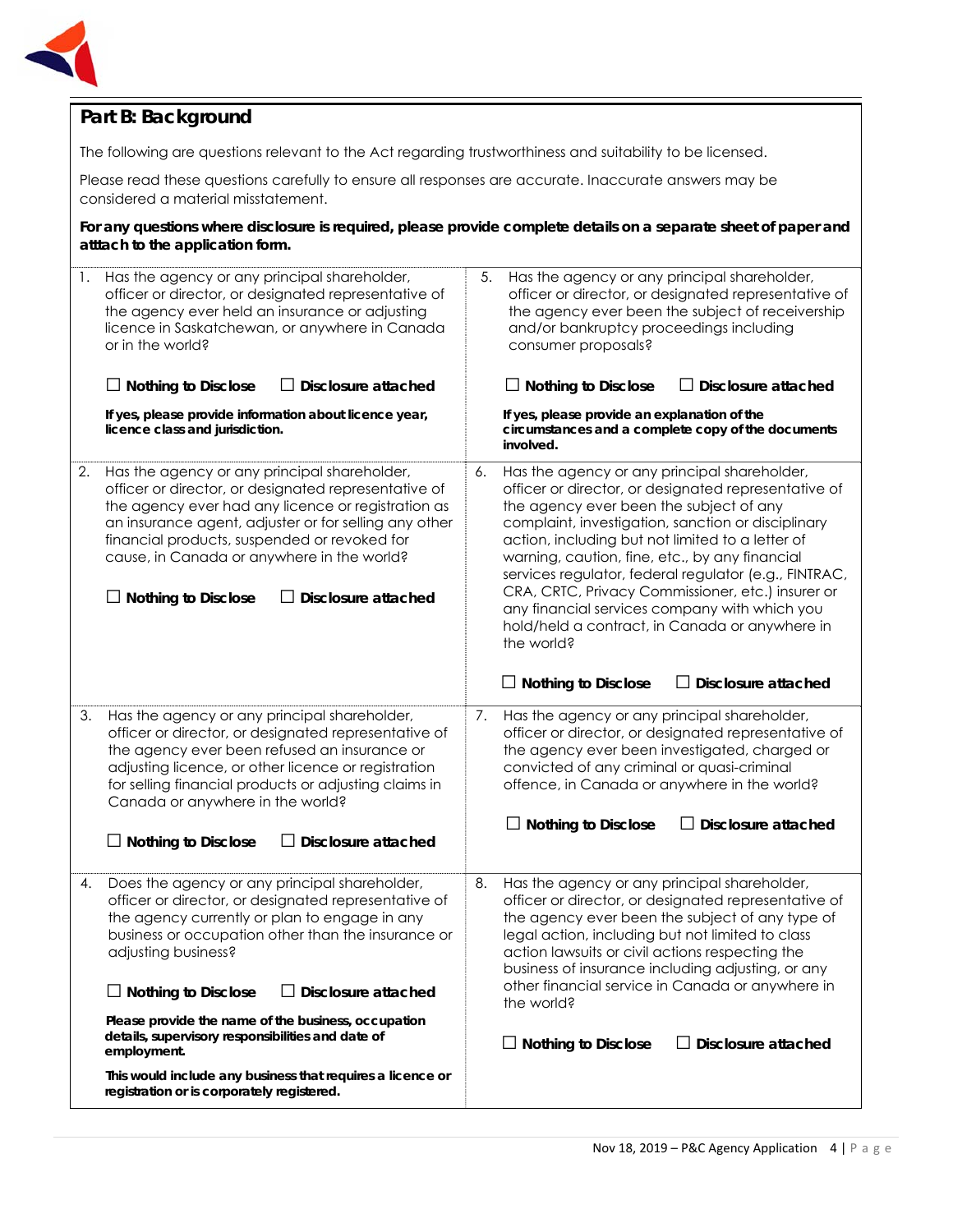

 $\mathbf{I}$ 

| Part C: Individuals Representing the Agency                                                                                                                                                                                       |                         |                       |               |
|-----------------------------------------------------------------------------------------------------------------------------------------------------------------------------------------------------------------------------------|-------------------------|-----------------------|---------------|
| List the individuals that will be representing and transacting insurance on behalf of the agency in Saskatchewan.                                                                                                                 |                         |                       |               |
| Note: All individuals who fall within the definition of an agent as defined by the Act must be licensed. A<br>Designated Representative Application must accompany this form. Attach a separate sheet of paper, if necessary.     |                         |                       |               |
| Last Name                                                                                                                                                                                                                         | First Name, Middle Name |                       | City/Province |
|                                                                                                                                                                                                                                   |                         |                       |               |
|                                                                                                                                                                                                                                   |                         |                       |               |
|                                                                                                                                                                                                                                   |                         |                       |               |
|                                                                                                                                                                                                                                   |                         |                       |               |
|                                                                                                                                                                                                                                   |                         |                       |               |
|                                                                                                                                                                                                                                   |                         |                       |               |
|                                                                                                                                                                                                                                   |                         |                       |               |
|                                                                                                                                                                                                                                   |                         |                       |               |
|                                                                                                                                                                                                                                   |                         |                       |               |
|                                                                                                                                                                                                                                   |                         |                       |               |
|                                                                                                                                                                                                                                   |                         |                       |               |
| Part D: Other Licensing Requirements                                                                                                                                                                                              |                         |                       |               |
| Errors & Omissions Insurance (E&O)                                                                                                                                                                                                |                         |                       |               |
| I have attached a copy of the E&O Certificate in the name of the agency pursuant to clause<br>$\Box$ Yes $\Box$ No<br>5-10(1)(b) of the regulations.                                                                              |                         |                       |               |
| <b>Consumer Protection Bond</b>                                                                                                                                                                                                   |                         |                       |               |
| I have attached the original Consumer Protection Bond in the name of the agency to this<br>$\Box$ Yes<br>$\Box$ No<br>application form. The mandatory bond wording can be found on the Council website.                           |                         |                       |               |
| I have attached verifiation that the agency is a member of the Insurance Brokers Association<br>$\square$ Yes<br>$\perp$<br>No<br>of Saskatchewan and is complying with the bond mandate.                                         |                         |                       |               |
| <b>Part E: Non-Resident Applicants</b>                                                                                                                                                                                            |                         |                       |               |
| 1.<br>Saskatchewan address for service as required by subsection 10-1(3) of the regulations.                                                                                                                                      |                         |                       |               |
|                                                                                                                                                                                                                                   |                         |                       |               |
|                                                                                                                                                                                                                                   |                         | <b>SK</b><br>Province | Postal Code   |
| Street Address (Box #'s not accepted)                                                                                                                                                                                             | City/Town               |                       |               |
| 2.<br>A non-resident applicant whose home jurisdiction has a web based licensee search is not required to<br>a)<br>provide a Certificate of Authority/Non-Resident Endorsement. Council will verify the licence status<br>online. |                         |                       |               |
| A non-resident applicant whose home jurisdiction does not have a web based licence search is<br>b)<br>required to provide an original Certificate of Authority/Non-Resident Endorsement with this<br>application.                 |                         |                       |               |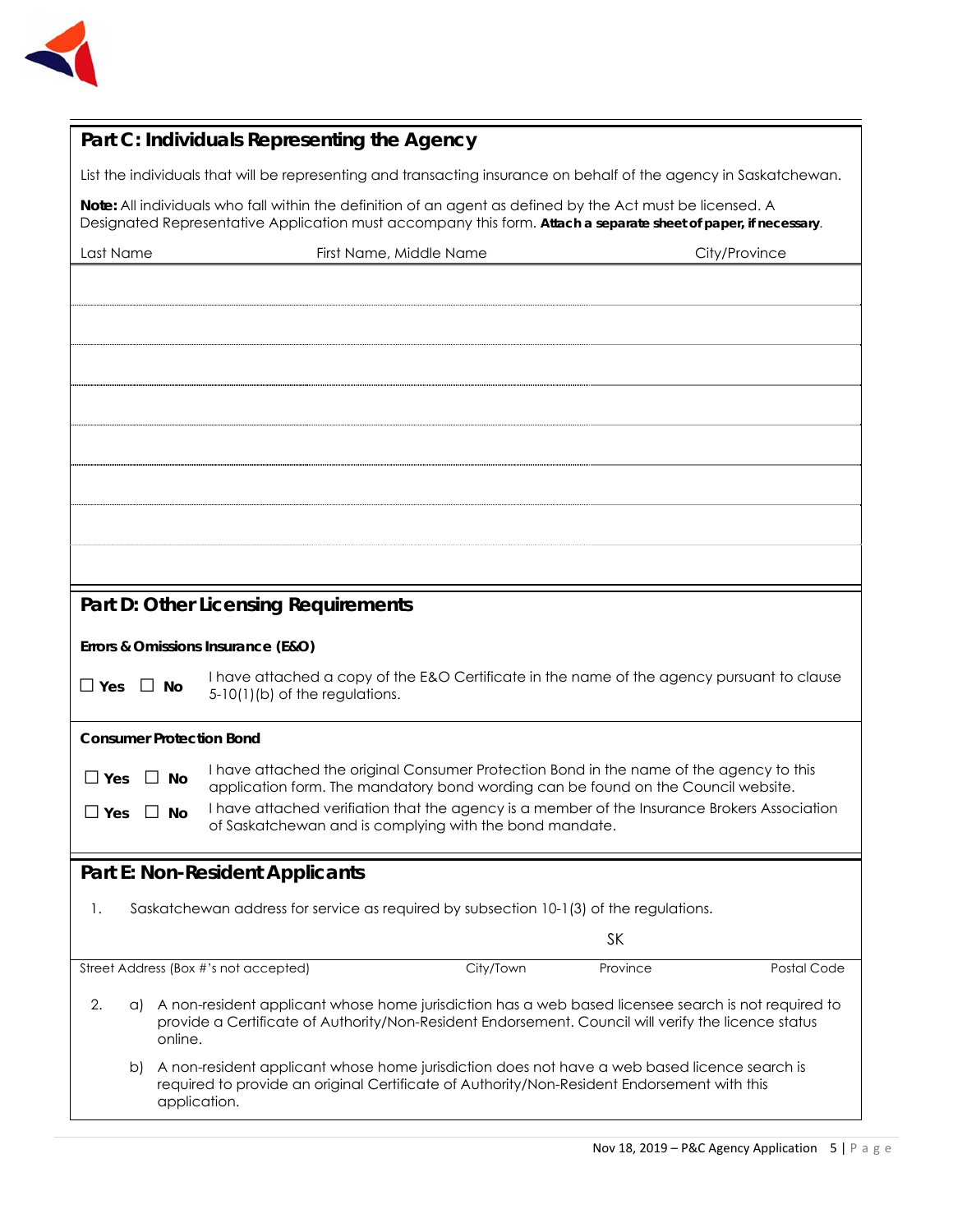

## **Part F: Consent to the Collection, Use and Disclosure of Information**

By applying for an insurance licence, I, the applicant, understand personal information about any principal shareholder, officer or director, or designated representative will need to be collected from me and from other sources such as the recommender of the licence, financial service regulators, law enforcement agencies, credit bureaus, insurance companies or other organizations in the financial services sector. I, therefore, consent to the collection and use of this personal information for the purpose of determining suitability for licensing.

I, the applicant, further understand and consent to the disclosure of personal information to the recommender of the licence, financial service regulators, law enforcement agencies, credit bureaus, insurance companies or other organizations in the financial services sector, for the purpose of determining suitability for licensing.

| X                                                                                                                                                                                                                                                                                                                                                                                   | X                                                                                      |
|-------------------------------------------------------------------------------------------------------------------------------------------------------------------------------------------------------------------------------------------------------------------------------------------------------------------------------------------------------------------------------------|----------------------------------------------------------------------------------------|
| Signature of Designated Representative OR                                                                                                                                                                                                                                                                                                                                           | Date Signed                                                                            |
| Authorized Official of Designated Representative                                                                                                                                                                                                                                                                                                                                    |                                                                                        |
|                                                                                                                                                                                                                                                                                                                                                                                     |                                                                                        |
| X                                                                                                                                                                                                                                                                                                                                                                                   |                                                                                        |
| Print name of Designated Representative OR                                                                                                                                                                                                                                                                                                                                          |                                                                                        |
| Authorized Official of Designated Representative                                                                                                                                                                                                                                                                                                                                    |                                                                                        |
|                                                                                                                                                                                                                                                                                                                                                                                     |                                                                                        |
|                                                                                                                                                                                                                                                                                                                                                                                     |                                                                                        |
| <b>Part G: Declaration</b>                                                                                                                                                                                                                                                                                                                                                          |                                                                                        |
| The making of a false statement on this application constitutes a material misstatement and may result in the<br>refusal of this application and the subsequent suspension or cancellation of any licence issued. This application is<br>required to be personally signed by the Designated Representative or Authorized Official of the Designated<br>Representative named herein. |                                                                                        |
|                                                                                                                                                                                                                                                                                                                                                                                     | ___________________, solemnly declare that all statements and answers in the foregoing |
| application including attachments are true and correct, and I make this solemn declaration conscientiously                                                                                                                                                                                                                                                                          |                                                                                        |
| believing it to be true, and knowing that it is of the same force and effect as if made under oath.                                                                                                                                                                                                                                                                                 |                                                                                        |
|                                                                                                                                                                                                                                                                                                                                                                                     |                                                                                        |
| X                                                                                                                                                                                                                                                                                                                                                                                   | X                                                                                      |
| Signature of Designated Representative OR                                                                                                                                                                                                                                                                                                                                           | Date Signed                                                                            |
| Authorized Official of Designated Representative                                                                                                                                                                                                                                                                                                                                    |                                                                                        |
|                                                                                                                                                                                                                                                                                                                                                                                     |                                                                                        |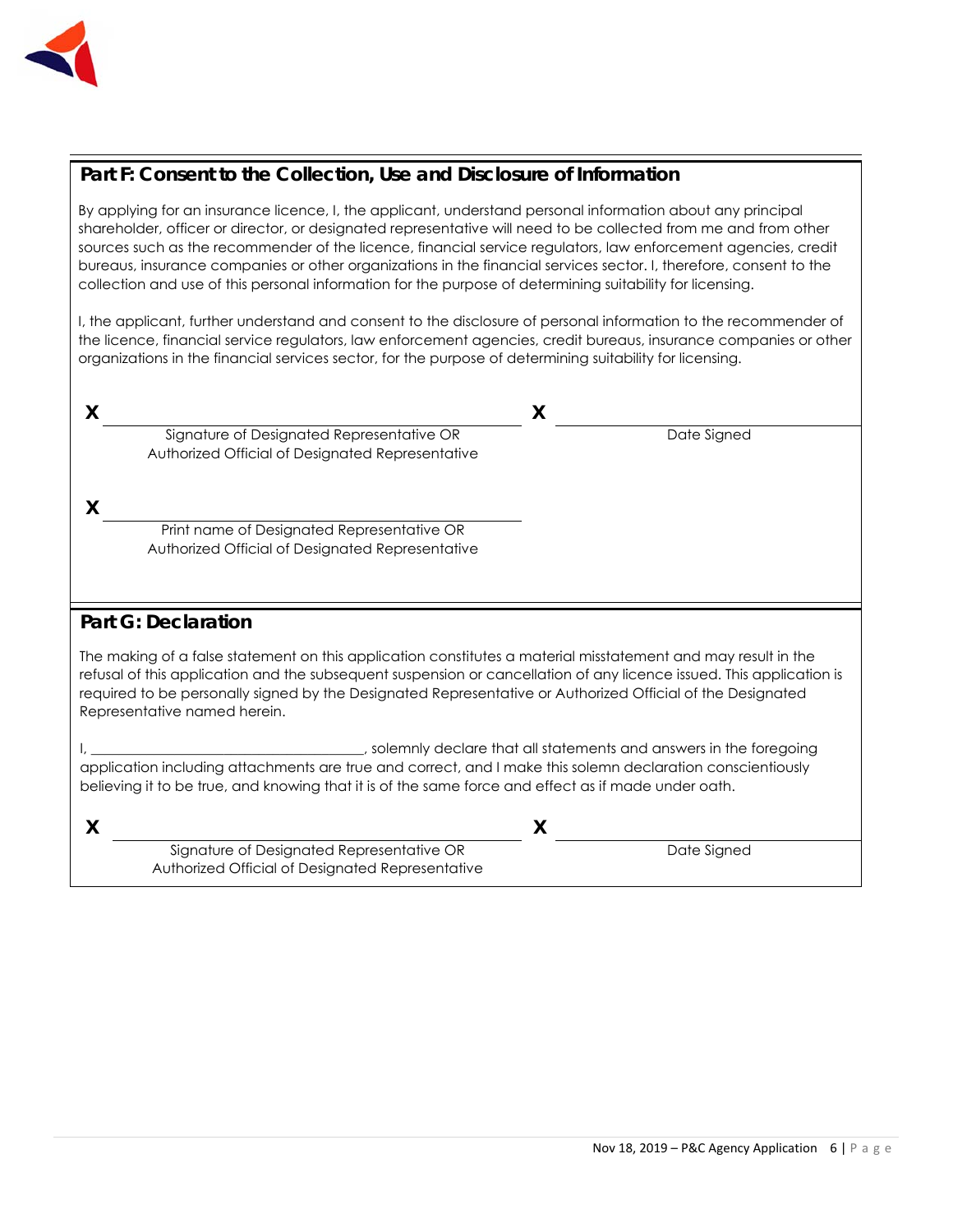

| Part H: Recommender Declaration                                                                                                                                                                                                                                                             |     |  |           |                |
|---------------------------------------------------------------------------------------------------------------------------------------------------------------------------------------------------------------------------------------------------------------------------------------------|-----|--|-----------|----------------|
| To be completed by the licensed insurer that is recommending the agency.                                                                                                                                                                                                                    |     |  |           |                |
|                                                                                                                                                                                                                                                                                             |     |  |           |                |
| <b>Applicant Name</b><br><b>Please Print</b>                                                                                                                                                                                                                                                |     |  |           |                |
| is hereby recommended to act as an agency of the undersigned recommender.<br>The recommender certifies that the qualifications and business record of the applicant have been investigated<br>and that the applicant is suitable to receive a licence.                                      |     |  |           |                |
| To the best of our knowledge, information and belief, all statements and answers contained in the foregoing<br>application are true and correct, and that the agency's Designated Representative or Authorized Official of the<br>Designated Representative has completed this application. |     |  |           |                |
| It is understood that if the applicant named herein is terminated by US, written notice, including the<br>REASONS FOR TERMINATION, WILL BE GIVEN TO THE GENERAL INSURANCE COUNCIL OF SASKATCHEWAN,<br><b>IMMEDIATELY.</b>                                                                   |     |  |           |                |
| Print Legal Name of Recommender                                                                                                                                                                                                                                                             |     |  |           |                |
| <b>Authorized Officer/Delegate</b><br><b>Print Name</b>                                                                                                                                                                                                                                     |     |  | Signature | Date Signed    |
|                                                                                                                                                                                                                                                                                             |     |  |           |                |
| Telephone                                                                                                                                                                                                                                                                                   | Fax |  |           | E-mail Address |

**THE ABOVE APPLICANT WILL NOT ACT AS AN AGENCY UNTIL THE LICENCE IS ISSUED** 

**NOTE: A Designated Representative Application must accompany this application form. The same insurer must recommend the agency and designated representative of the agency.**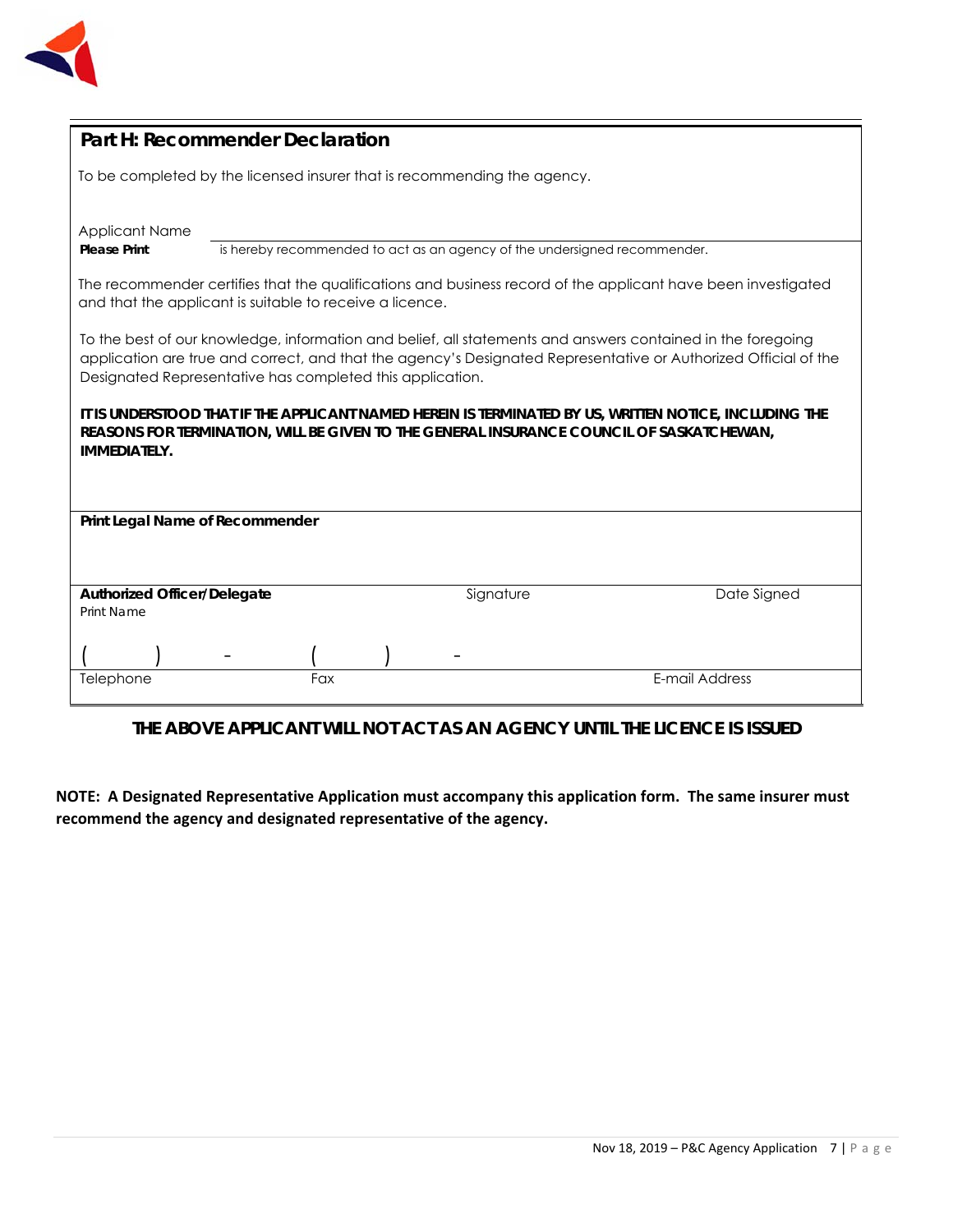

| Attachments to the application form                                                                                              |
|----------------------------------------------------------------------------------------------------------------------------------|
| Part A – a copy of the Saskatchewan Certificate of Registration for the corporation,<br>partnership, business name or trade name |
| Part B, C – copies of all necessary documentation                                                                                |
| Part D - original Non-Resident Endorsement, if applicable                                                                        |
| Part E - provide a copy of the E&O Certificate                                                                                   |
| Part E - The <b>original</b> Consumer Protection Bond                                                                            |
| Payment of licence fee                                                                                                           |
|                                                                                                                                  |

| Payment information (Please choose a payment option below) |                   |                                                |                                                                                                                                             |
|------------------------------------------------------------|-------------------|------------------------------------------------|---------------------------------------------------------------------------------------------------------------------------------------------|
|                                                            |                   | Cheque or money order enclosed for full amount | Make cheque or money order payable to the:<br>Insurance Councils of Saskatchewan.<br>An NSF charge of \$25 will apply for returned cheques. |
|                                                            |                   | Charge credit card for the full amount         |                                                                                                                                             |
|                                                            |                   | <b>VISA</b>                                    | <b>Card Number</b>                                                                                                                          |
|                                                            | <b>MasterCard</b> |                                                |                                                                                                                                             |
|                                                            |                   |                                                | Expiry Date (MM/YY)                                                                                                                         |
|                                                            |                   |                                                | Signature                                                                                                                                   |
|                                                            |                   |                                                | Print name of applicant                                                                                                                     |
|                                                            |                   |                                                |                                                                                                                                             |

Licensing Department Insurance Councils of Saskatchewan 310, 2631 - 28th Avenue Regina SK S4S 6X3

Tel: 306.347.0862 Fax: 306.347.0525 www.skcouncil.sk.ca